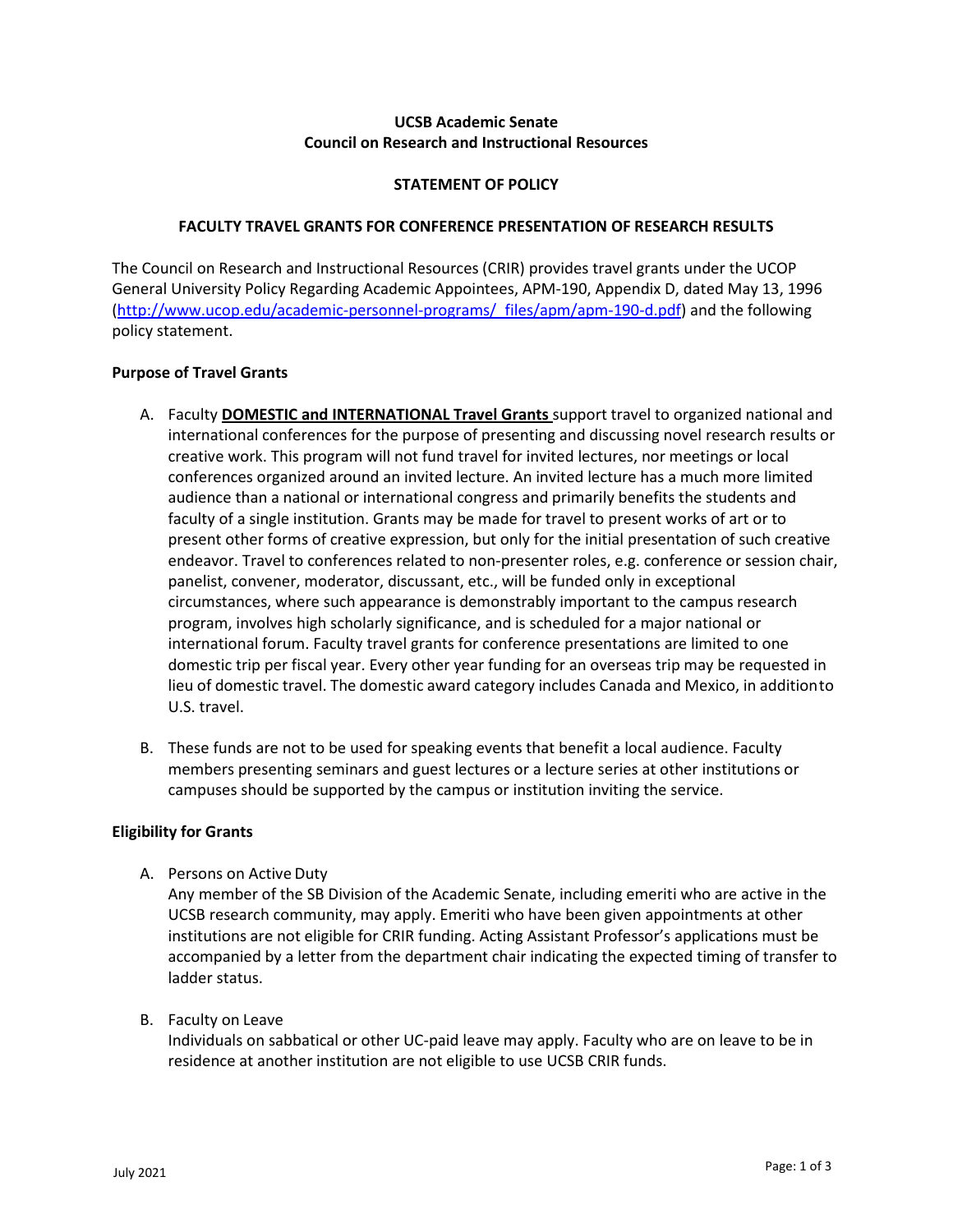# **Application Procedures**

A. Deadline

**Applications must be submitted at least 21 days in advance of travel (or start of virtual event). No exceptions will be made. Dates of travel must be in accordance with the award.**

B. Application

Academic Senate members can apply via the Senate website[: https://senate.ucsb.edu/.](https://senate.ucsb.edu/) A UCSB user ID and password is required to log in.

# **Reimbursement Procedures**

A. Evidence of Conference Participation

Faculty are required to provide evidence of their research presentation at a conference before reimbursement will be made. A copy of the conference schedule that lists the faculty member's presentation **is to be included with all faculty members' travel voucher forms, and all request for advance forms.**

B. Travel Advances

Advances may be requested by the applicant's department but the request must follow travel accounting policies. The advance request must be signed by the appropriate departmental approver before it will be signed by the Academic Senate. Advances that are not cleared within the required time period due to lack of proper receipts or documentation will be charged as costs to the applicant's department.

C. Receipts and Vouchers

The applicant is responsible for timely submission of all travel vouchers covered by the award. The hard copy prints of the online vouchers, with receipts and backup attached, must be sent first to the Academic Senate for approval, and the vouchers will be forwarded to Business & Financial Services for payment after approval. Receipts and expenditures must be in accordance with university policy and documentation must meet the standards required to pass a financial audit. Travel vouchers that do not attach both appropriate receipts and evidence of participation will not be accepted by the Academic Senate.

# **Award Terms**

A. Award Expiration

If an applicant is unable to use funds or does not submit a voucher appropriate for reimbursement within 45 days, the funds will be released for use by other applicants. Travel grants are not transferable to other dates or locations, and are not carried forward for later use.

B. Post Audits

Travel expenditures that are charged against a Senate account and are not made according to this policy are subject to reimbursement by the grantee.

#### C. Allowable Expenditures

Any portion of an award not expended for airfare/ground transportation and/or conference registration fees may be applied toward reimbursement of actual hotel or meal costs that are: